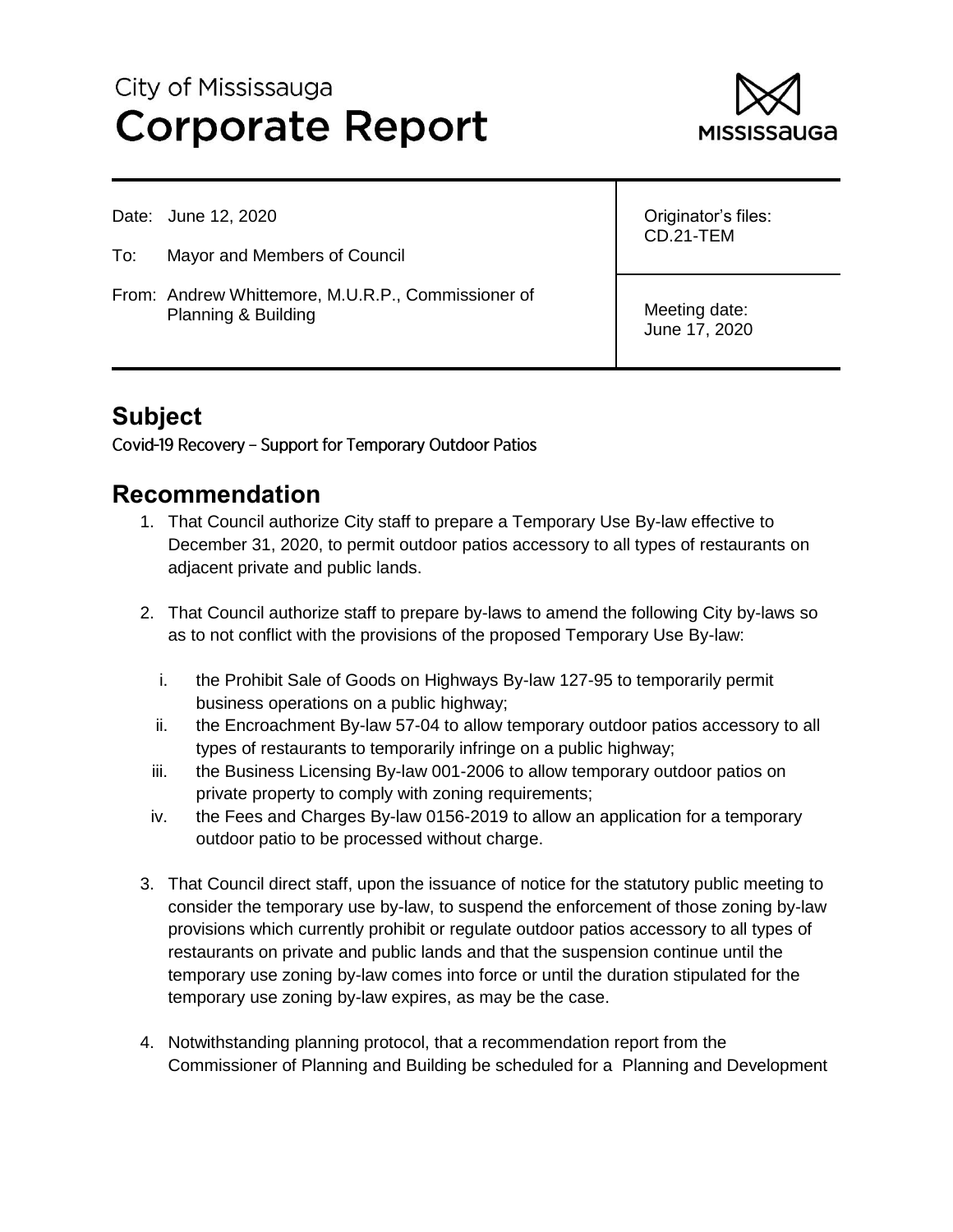Committee meeting to be held on July 8, 2020, to conduct a public meeting to meet the statutory requirements under the provisions of the *Planning Act*.

# **Background**

In an effort to protect public health and safety during the COVID-19 pandemic, the Province announced a shutdown of all non-essential services across Ontario on March 17th, 2020.

Mississauga's local businesses have experienced reduced revenues that have led to business closures, employee layoffs, inability to pay rents, and reduced operating hours. Some food service providers have increased their online presence, and have adapted their business models to offer delivery and new curbside pick-up opportunities.

In May 2020, the Economic Development Office and the Mayor's Office engaged BIAs in a discussion about economic impacts of the pandemic and opportunities for the City to provide support to local businesses. One suggestion for assistance was that the City could provide support for temporary patios without the need for either a minor variance or a rezoning and the site plan approval process. A letter submitted by MBOT also sought Council's assistance in support of patio expansions.

On June 8, 2020 the Province amended regulations under the *Liquor Licence Act* and waived fees to permit licenced establishments to temporarily add or extend patios adjacent to their premises until January 1, 2021, provided they have municipal approval.

In addition, on June 11, 2020 the Province issued O.Reg.263/20 – Stage 2 Closures, which permits restaurants, bars, food trucks and other food establishments to open for in-person dining, only in outdoor dining areas located in or adjacent to the place of business. Physical distancing is required between tables and singing and dancing is prohibited on patios.

Outdoor patios ("patios") are not permitted accessory to any type of restaurant as-of-right in Zoning By-law 0225-2007 ("the By-law"). Patios are only currently permitted on private property in the Downtown Core and in Port Credit as an accessory use to a restaurant or take-out restaurant, where there is a specific program in place for the use of private land contiguous to a building on a sidewalk, and for use of public land (lay-by parking spaces). Patios are also permitted accessory to restaurants where a minor variance or exception zone has allowed the use.

# **Comments**

Canadian municipalities including Winnipeg and Edmonton have begun to implement temporary patio programs that waive applicable permits, fees and relaxed zoning requirements during the COVID-19 recovery period. Ontario municipalities including Oakville, Hamilton and Kingston have received council endorsement for patio implementation plans to be used when restaurants are permitted to reopen.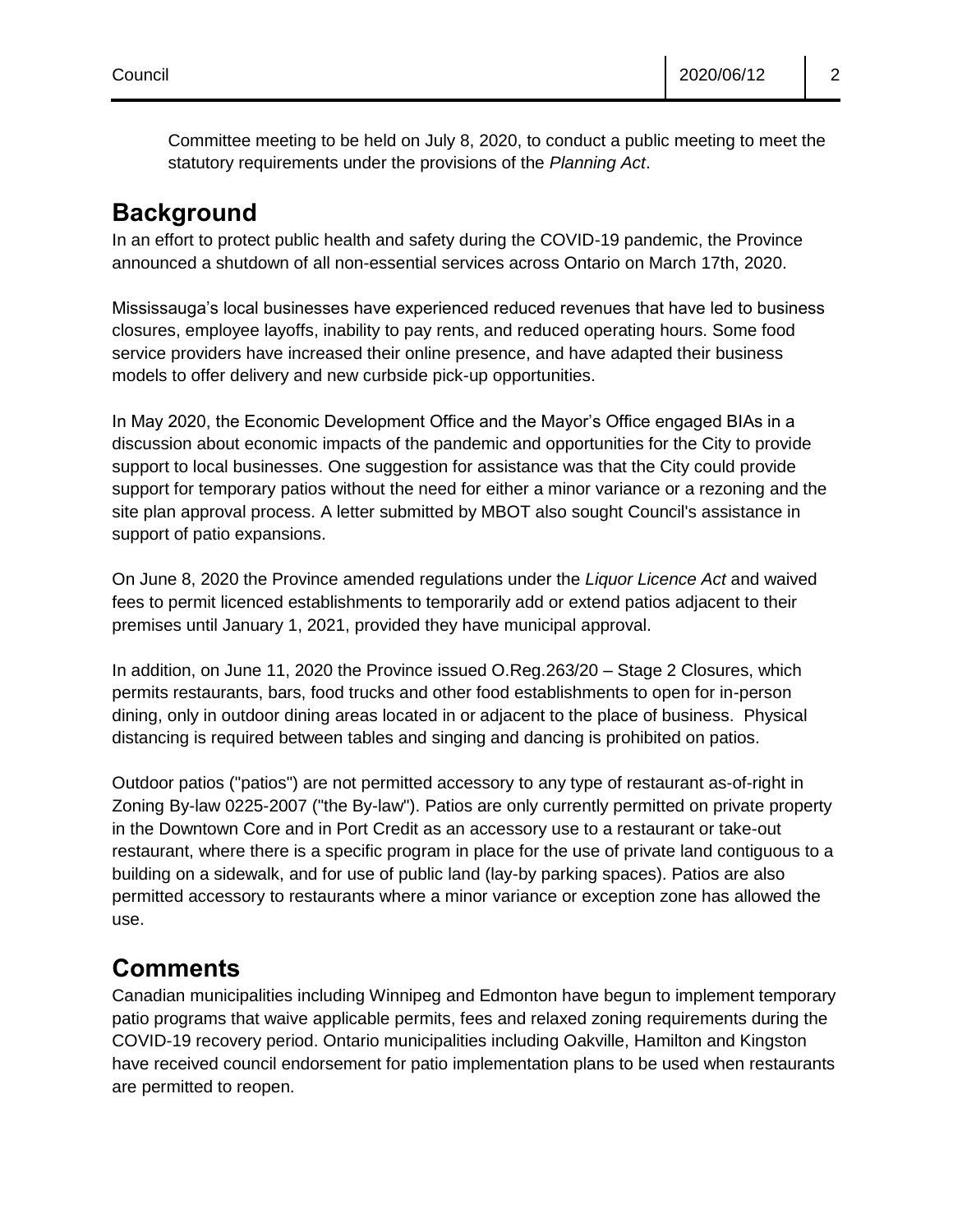On June 10, 2020, Council passed Resolution 0175-2020:

That Council direct staff to schedule a public meeting and prepare a report related to the use of a temporary zoning by-law to allow restaurant patios on private and public property to utilize outdoor spaces to accommodate seating for customers.

In advance of receiving Provincial direction that the Region of Peel is moving into Stage 2 such that restaurants are permitted to resume table service in outdoor dining areas, City staff will prepare a temporary use by-law and the necessary amending by-laws to permit outdoor patios accessory to all types of restaurants on both municipally-owned and private lands until December 31, 2020.

#### **Temporary Zoning Considerations**

In order to permit patios on lands where restaurants are permitted, the zoning by-law must be amended to allow the use. In response to social distancing requirements of the pandemic, it is proposed that they be permitted as-of-right in certain zones on a temporary basis.

Planning staff propose that patios be permitted in all zones that permit restaurants, take-out restaurants and convenience restaurants through a Temporary Use By-law. The zones that would be included are four commercial zones (C1 to C4), the Office (O) zone and one employment zone (E2), including all associated exception zones. Another employment zone (E1) has a number of exception zones that permit restaurants, and these would also be included. This permission would include municipally owned land, such as municipal parking lots where they are adjacent to lands that permit restaurants. The Temporary Use By-law would not permit patios where a restaurant is currently prohibited by an Exception Zone.

As example, the temporary use by-law would permit restaurants within strip malls to establish a temporary patio, including the use of some of the existing parking, where this is agreed upon by plaza management. Alternatively, a restaurant facing a public street could use the portion of its own property for a temporary patio; however, if they wish to use a portion of the sidewalk or street, they would only be able to do this upon entering into an encroachment agreement with the City.

#### **Proposed Zoning Regulations**

To expedite the approval of patios, staff recommend that the following set of zoning regulations be applied to each patio:

- i) not permitted on required landscaped areas or landscaped buffers
- ii) maintain a setback of 6.0 m (19.7 ft.) from residential zones
- iii) may occupy up to 50% of required parking spaces but not accessible parking spaces
- iv) may not obstruct a driveway or parking aisle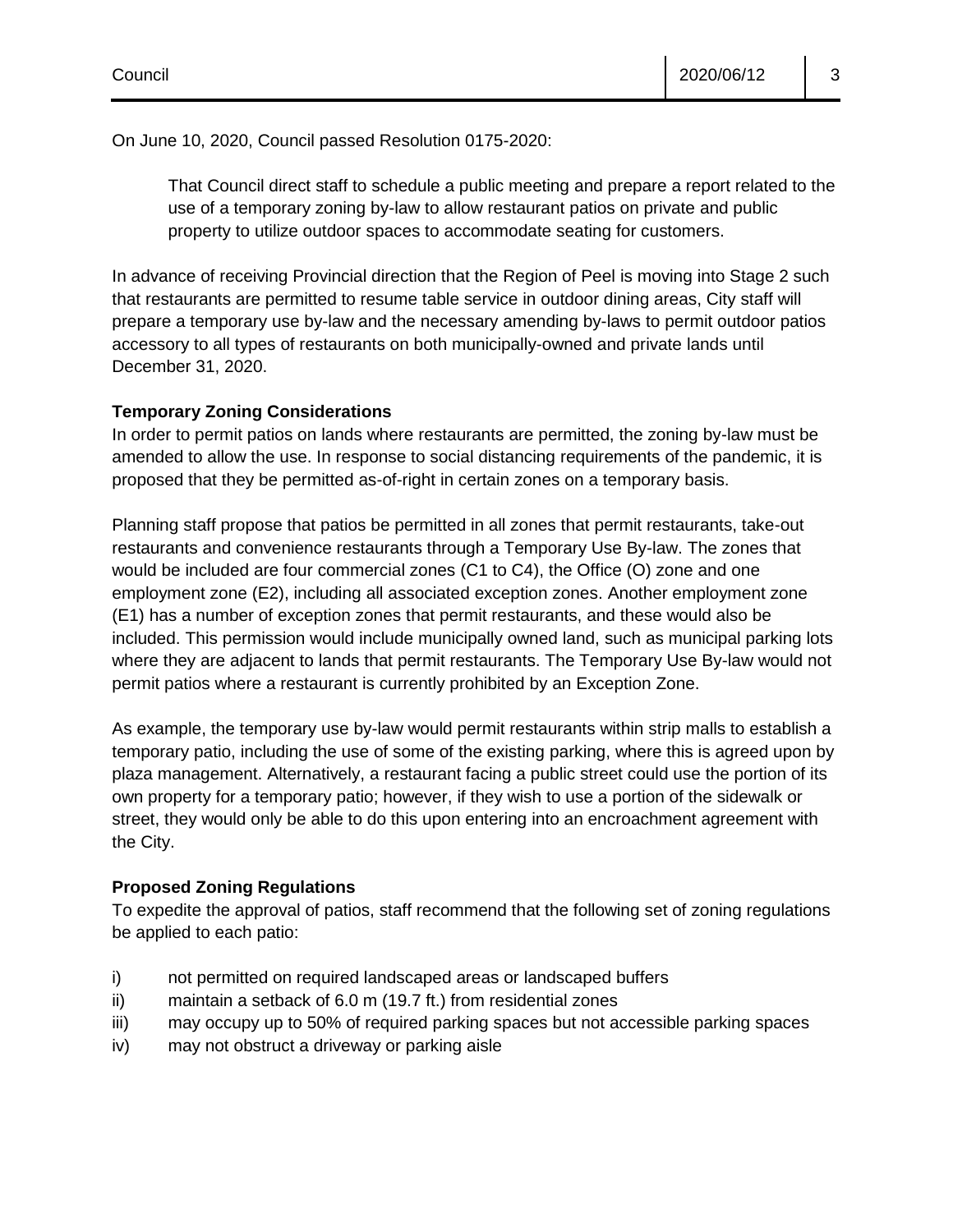#### Roads & Right of Ways:

The Temporary Use By-law would not apply to municipally owned public highways, as they do not have zoning. Proposed patios on municipal roads will require an encroachment agreement and/or road occupancy permit with the City and will be reviewed with respect to the proposed design to ensure the safety of the travelling public and the patrons occupying the patio.

#### Site Plan Approval

In order to expedite patio openings, site plan approval will not be required for the installation of temporary outdoor patios. Patios proposed on municipal roadways will require an encroachment agreement with the City and will be reviewed with respect to the proposed design to ensure the safety of the travelling public and the patrons occupying the patio.

#### Patio Design

Staff will also produce an Urban Design Reference Note for Temporary Outdoor Patios that will provide examples of how to design temporary patios while respecting the proposed zoning regulations and allowing for adequate pedestrian movement around the patios. In the interim, patios on public property (i.e. parking lots) and private lands will still be regulated by the Nuisance Lighting By-law (262-12), Nuisance Type Noise By-law 785-80 and the Property Standards By-law 654-98.

#### **Other Legislative Considerations**

Until such time as the Temporary Use By-law is in force and effect, Council is requested to approve a recommendation directing staff to suspend the enforcement of the zoning by-law, including waiving the requirement for a Certificate of Occupancy and other regulations governing patios. This will assist the business community to move forward with patios in the warm weather as permitted by Provincial Regulations, taking into consideration the extraordinary circumstances of the pandemic.

To allow patios to locate on a travelled portion (lane/lanes) of a street, on lay-by parking or other part of a road allowance, temporary amendments to the *Encroachment By-law* and the *Prohibit Sale of Goods on Highways By-law* must also be prepared. As both of these by-laws are legislated under the *Municipal Act*, public notice is not required and there is no appeal period for the amendments.

Other by-laws that will need to be amended as part of this process are the *Business Licensing By-law* and the *Fees and Charges By-law*. All of the proposed amendments to the above noted by-laws would also expire on December 31, 2020.

Other municipal regulations will still apply when utilizing public streets, such as the need for a road occupancy permit. This permit is used to ensure construction safety, approving appropriate locations with respect to planned road works and other safety considerations. All permit applications and agreements will go through the regular review and approval process by the Transportation and Works Department.